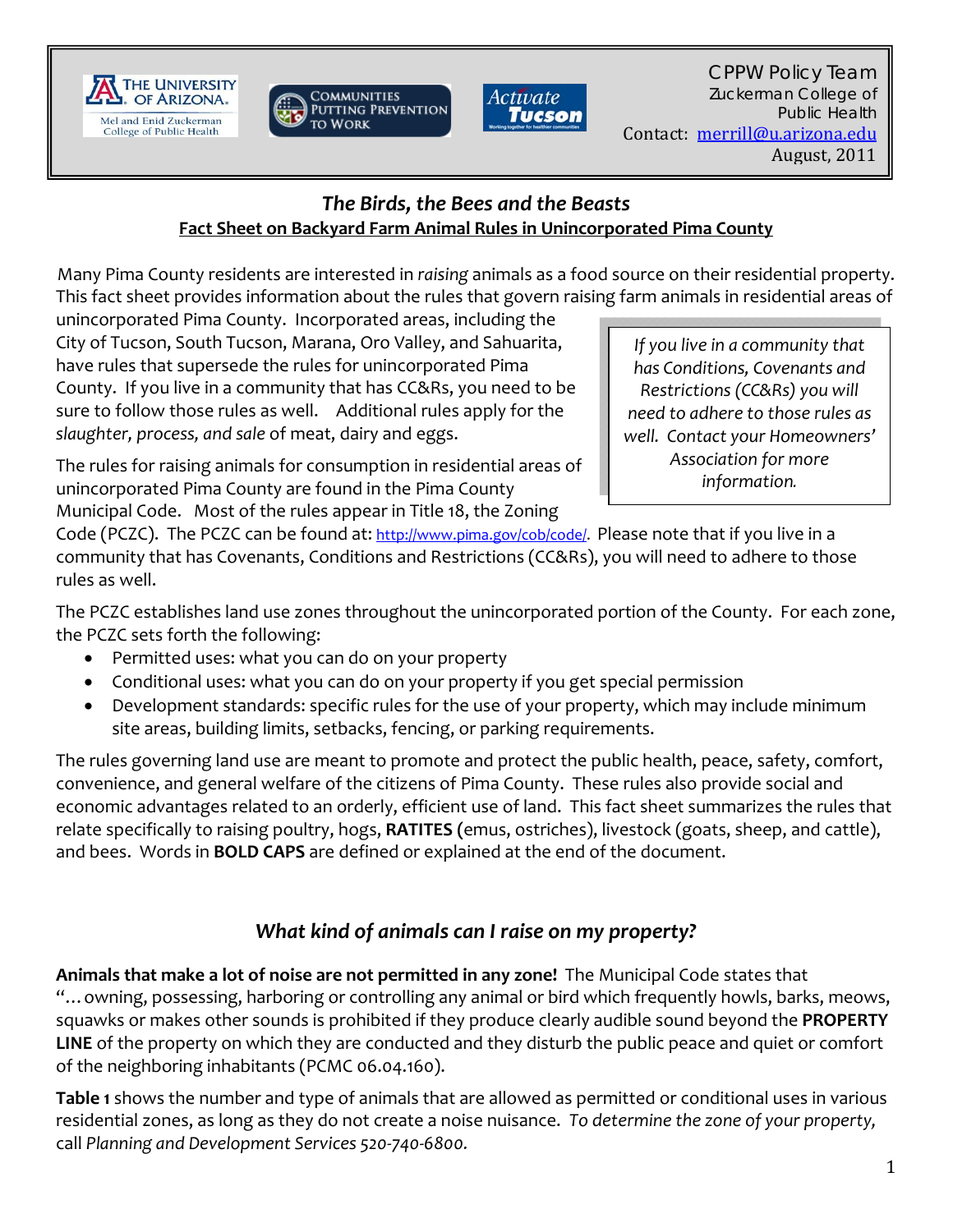|           | Table 1: Number and Type of Farm Animals Permitted in Residential Zones |                                                                                                                                                                                                                                                                                                                                |                                                                                                                                                                                                                                                                                                                                                                                                                                                       |                                                                                                                                                                                                   |                                                                                                   |  |  |
|-----------|-------------------------------------------------------------------------|--------------------------------------------------------------------------------------------------------------------------------------------------------------------------------------------------------------------------------------------------------------------------------------------------------------------------------|-------------------------------------------------------------------------------------------------------------------------------------------------------------------------------------------------------------------------------------------------------------------------------------------------------------------------------------------------------------------------------------------------------------------------------------------------------|---------------------------------------------------------------------------------------------------------------------------------------------------------------------------------------------------|---------------------------------------------------------------------------------------------------|--|--|
|           | # Birds                                                                 |                                                                                                                                                                                                                                                                                                                                | <b>Beasts</b>                                                                                                                                                                                                                                                                                                                                                                                                                                         |                                                                                                                                                                                                   |                                                                                                   |  |  |
| Zone      | (poultry, small<br>animals)                                             | <b>Bees</b>                                                                                                                                                                                                                                                                                                                    | <b>RATITES</b><br>(emus, ostriches)                                                                                                                                                                                                                                                                                                                                                                                                                   | <b>Hogs</b>                                                                                                                                                                                       | Cattle, Goats, Sheep                                                                              |  |  |
| IR:       | No restriction<br>(18.12.020.A.10)                                      | 1 colony per 2,500 square<br>feet<br>(18.07.030.E.1)                                                                                                                                                                                                                                                                           | No restriction<br>(18.12.020.A.25)                                                                                                                                                                                                                                                                                                                                                                                                                    | 5 hogs over 6 months of age.<br>More are permitted if the project<br>is sponsored by the 4-H Club,<br>Future Farmers of America or a<br>similar nonprofit organization<br>(18.12.020.9)           | No restriction<br>(18.12.020.A.8)                                                                 |  |  |
| <b>RH</b> | No restriction<br>(18.13.020.A.10)                                      | 1 colony per 2,500 square<br>feet<br>(18.07.030.E.1)                                                                                                                                                                                                                                                                           | No restriction<br>(18.13.020.A.25)                                                                                                                                                                                                                                                                                                                                                                                                                    | 5 hogs over 6 months of age.<br>More are permitted if the project<br>is sponsored by the 4-H Club,<br>Future Farmers of America or a<br>similar nonprofit organization<br>(18.12.020.9)           | No restriction<br>(18.13.020.A.7)                                                                 |  |  |
| $GR-1$ :  | No more than 40<br>per acre<br>(18.14.020.A.10)                         | The number of colonies is<br>based on LOT size as<br>follows:<br>1/4 acre or less: 2<br>$>1/4$ acre - < $\frac{1}{2}$ acre: 4<br>1/ <sub>2</sub> acre - < 36,000 sq ft: 6<br>36,000 sq ft - 1 acre: 8<br>>1 acre: 8, plus 1 colony<br>for each additional 2,500<br>sq ft of LOT area above 1<br>acre (18.07.030.E.1)           | Minimum site area: 1 acre<br>Ostrich: Not more than 1 over 14 months<br>of age for each 10,000 sq ft of site area<br>Emu: Not more than 1 over 14 months of<br>age per 5,000 sq ft of site area<br>If more than one type of ratite is kept, a<br>prorated combination of the area required<br>for each animal. Two ratites six to 14<br>months of age may be substituted for each<br>ratite over 14 months of age. (18.14.020.24)                     | 1 hog over 6 months of age per<br>acre. More are permitted if the<br>project is sponsored by the 4-H<br>Club, Future Farmers of America<br>or a similar nonprofit organization<br>(18.14.020.A.8) | 1 animal per 10,000<br>square feet of LOT area<br>(18.14.020.A.7)                                 |  |  |
| SR:       | No restriction<br>(18.187.010.B.1.b)                                    | The number of colonies is<br>based on LOT size as<br>follows:<br>1/ <sub>4</sub> acre or less: 2<br>>1/4 acre - < $\frac{1}{2}$ acre: 4<br>1/ <sub>2</sub> acre - < 36,000 sq ft: 6<br>36,000 sq ft - 1 acre: 8<br>>1 acre: 8, plus 1 colony<br>for each additional 2,500<br>sq ft of lot area above 1<br>acre (18.07.030.E.1) | Ostrich: No more than one ostrich over 14<br>months of age for each 10,000 square feet<br>of site area,<br>Emu: No more than one emu or similar<br>ratite over 14 months of age is in a 5,000<br>square feet of site area,<br>If more than one type of ratite is kept, a<br>prorated combination of the area for each<br>animal. Two ratites six to 14 months of age<br>may be substituted for each ratite over 14<br>months of age (18.17.020.A.8.a) | 1 hog over 6 months of age per<br>acre. More are permitted if the<br>project is sponsored by the 4-H<br>Club, Future Farmers of America<br>or a similar nonprofit organization<br>(18.14.020.A.8) | 1 animal more than 6<br>months of age per<br>10,000 square feet of<br>LOT area<br>(18.14.020.A.7) |  |  |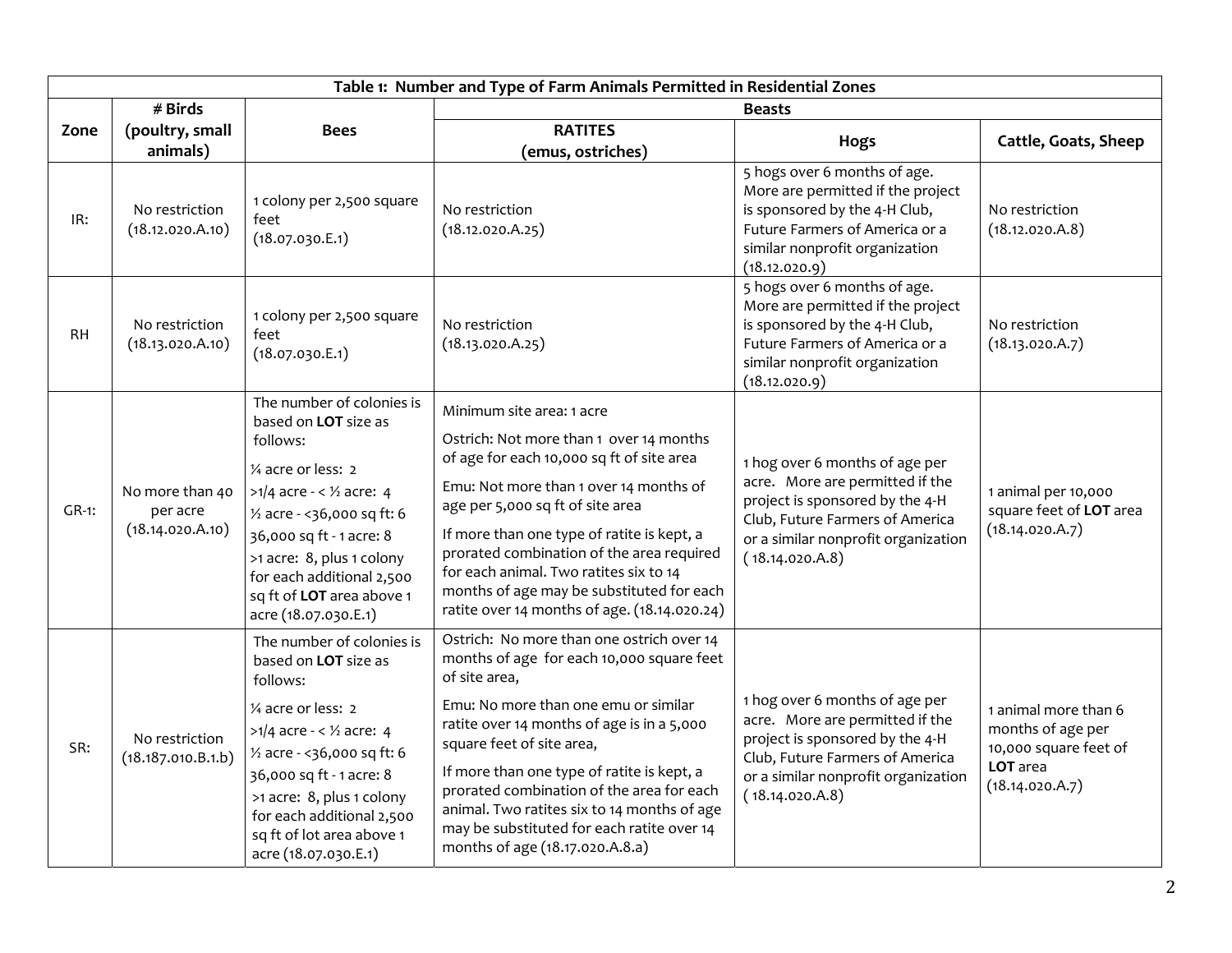| Table 1: Number and Type of Farm Animals Permitted in Residential Zones (cont.) |                                                                                      |                                                                                                                                                                                                                                                                                                                                |                                                                                                                                                                                                                                                                                                                                                                                                                                       |                                                                                                                                                                                                            |                                                                                                   |  |  |
|---------------------------------------------------------------------------------|--------------------------------------------------------------------------------------|--------------------------------------------------------------------------------------------------------------------------------------------------------------------------------------------------------------------------------------------------------------------------------------------------------------------------------|---------------------------------------------------------------------------------------------------------------------------------------------------------------------------------------------------------------------------------------------------------------------------------------------------------------------------------------------------------------------------------------------------------------------------------------|------------------------------------------------------------------------------------------------------------------------------------------------------------------------------------------------------------|---------------------------------------------------------------------------------------------------|--|--|
| <b>Birds</b>                                                                    |                                                                                      |                                                                                                                                                                                                                                                                                                                                | <b>Beasts (LIVESTOCK)</b>                                                                                                                                                                                                                                                                                                                                                                                                             |                                                                                                                                                                                                            |                                                                                                   |  |  |
| Zone                                                                            | (chickens,                                                                           | <b>Bees</b>                                                                                                                                                                                                                                                                                                                    | RATITES (emus, ostriches)                                                                                                                                                                                                                                                                                                                                                                                                             | Hogs                                                                                                                                                                                                       | <b>Cattle, Goats, Sheep</b>                                                                       |  |  |
|                                                                                 | poultry)                                                                             |                                                                                                                                                                                                                                                                                                                                |                                                                                                                                                                                                                                                                                                                                                                                                                                       |                                                                                                                                                                                                            |                                                                                                   |  |  |
| SR-2:                                                                           | No restriction<br>(18.18.020.B.1.b)                                                  | The number of colonies is<br>based on LOT size as<br>follows:<br>1/4 acre or less: 2<br>>1/4 acre - < $\frac{1}{2}$ acre: 4<br>1/ <sub>2</sub> acre - < 36,000 sq ft: 6<br>36,000 sq ft - 1 acre: 8<br>>1 acre: 8, plus 1 colony for<br>each additional 2,500 sq ft<br>of lot area above 1 acre<br>(18.07.030.E.1)             | Ostrich: Not more than 1 over 14 months of age<br>for each 10,000 sq ft of site area<br>Emu: Not more than 1 over 14 months of age per<br>5,000 sq ft of site area<br>If more than one type of ratite is kept, a prorated<br>combination of the area required for each animal.<br>Two ratites six to 14 months of age may be<br>substituted for each ratite over 14 months of age.<br>(18.19.01.A.1.a)                                | None                                                                                                                                                                                                       | 1 animal more than 6<br>months of age per<br>10,000 square feet of<br>LOT area<br>(18.18.020.B.1) |  |  |
| SH:                                                                             | No restriction<br>(18.19.010.A.1)                                                    | The number of colonies is<br>based on <b>LOT</b> size as<br>follows:<br>1/4 acre or less: 2<br>>1/4 acre - < $\frac{1}{2}$ acre: 4<br>1/ <sub>2</sub> acre - < 36,000 sq ft: 6<br>36,000 sq ft - 1 acre: 8<br>>1 acre: 8, plus 1 colony for<br>each additional 2,500 sq ft<br>of lot area above 1 acre<br>(18.07.030.E.1)      | One acre site area minimum.<br>Ostrich: Not more than 1 over 14 months of age<br>for each 10,000 sq ft of site area<br>Emu: Not more than 1 over 14 months of age per<br>5,000 sq ft of site area<br>If more than one type of ratite is kept, a prorated<br>combination of the area required for each animal.<br>Two ratites six to 14 months of age may be<br>substituted for each ratite over 14 months of age.<br>(18.18.01.B.2.a) | 1 hog over 6 months of age<br>per acre. More are<br>permitted if the project is<br>sponsored by the 4H Club,<br><b>Future Farmers of America</b><br>or a similar nonprofit<br>organization (18.19.010.A.1) | 1 animal more than 6<br>months of age per<br>10,000 square feet of<br>LOT area (18.19.010.A.1)    |  |  |
| TR:                                                                             | Not more than<br>24 per 8,000 sq<br>ft. of LOT area.<br>No roosters<br>(18.31.010.A) | The number of colonies is<br>based on LOT size as<br>follows:<br>1/ <sub>4</sub> acre or less: 2<br>>1/4 acre - < $\frac{1}{2}$ acre: 4<br>1/ <sub>2</sub> acre - < 36,000 sq ft: 6<br>36,000 sq ft - 1 acre: 8<br>>1 acre: 8, plus 1 colony for<br>each additional 2,500 sq ft<br>of lot area above 1 acre<br>(18.07.030.E.1) | None                                                                                                                                                                                                                                                                                                                                                                                                                                  | None                                                                                                                                                                                                       | None                                                                                              |  |  |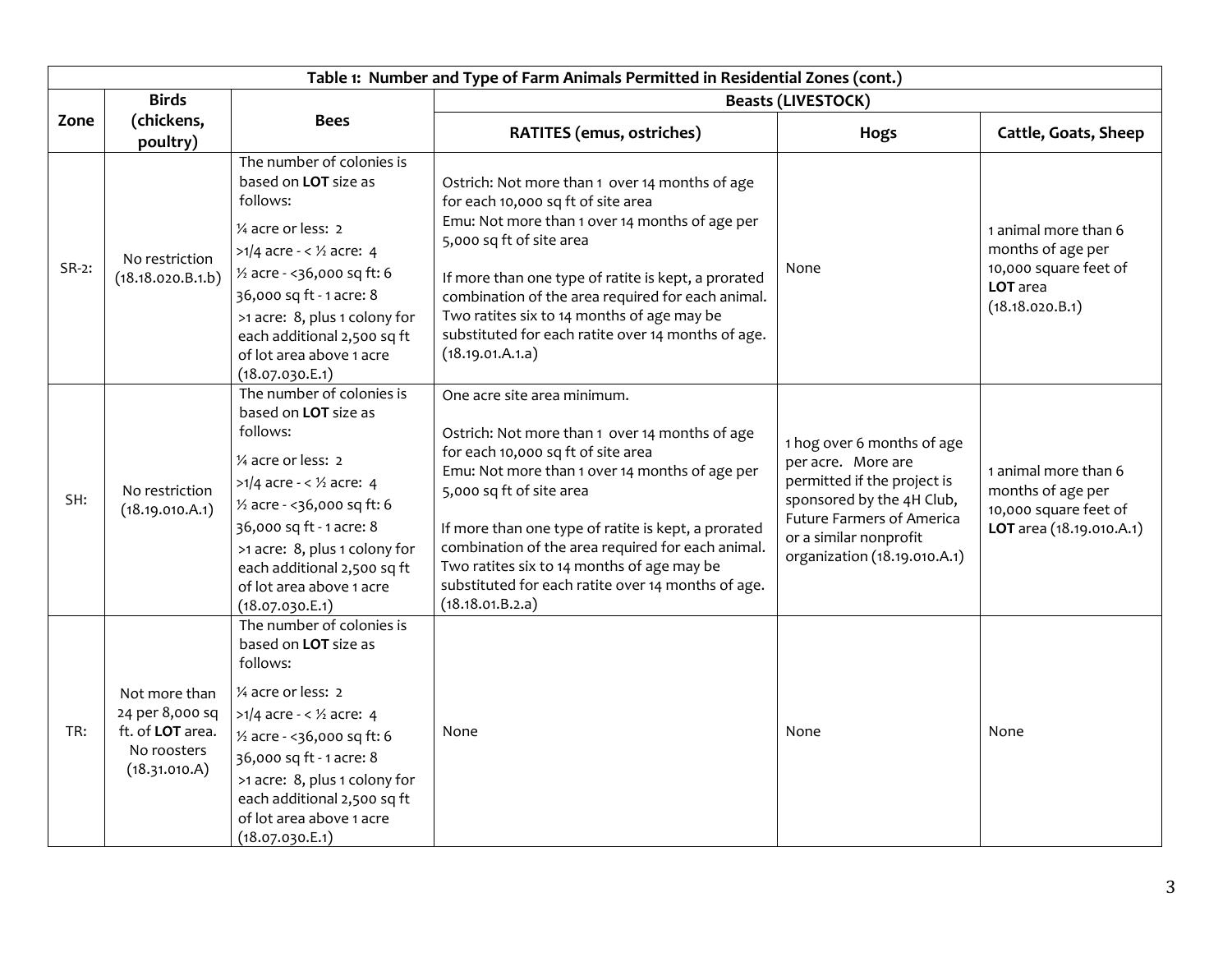|        | Table 1: Number and Type of Farm Animals Permitted in Residential Zones (cont.)        |                                                                                                                                                                                                                                                                                                                             |                                                                                                                                                                                                                                                                                                                                                                                                                                                     |                           |                                                                                                                                                 |  |  |
|--------|----------------------------------------------------------------------------------------|-----------------------------------------------------------------------------------------------------------------------------------------------------------------------------------------------------------------------------------------------------------------------------------------------------------------------------|-----------------------------------------------------------------------------------------------------------------------------------------------------------------------------------------------------------------------------------------------------------------------------------------------------------------------------------------------------------------------------------------------------------------------------------------------------|---------------------------|-------------------------------------------------------------------------------------------------------------------------------------------------|--|--|
| Zone   | Birds (chickens,<br>poultry)                                                           | <b>Bees</b>                                                                                                                                                                                                                                                                                                                 |                                                                                                                                                                                                                                                                                                                                                                                                                                                     | <b>Beasts (LIVESTOCK)</b> |                                                                                                                                                 |  |  |
|        |                                                                                        |                                                                                                                                                                                                                                                                                                                             | RATITES (emus, ostriches)                                                                                                                                                                                                                                                                                                                                                                                                                           | Hogs                      | Cattle, Goats, Sheep                                                                                                                            |  |  |
| $CR-1$ | No restriction, not<br>for retail sale<br>(18.21.020.A.3.a)                            | The number of colonies is<br>based on <b>LOT</b> size as<br>follows:<br>1/4 acre or less: 2<br>$>1/4$ acre - < $\frac{1}{2}$ acre: 4<br>1/ <sub>2</sub> acre - < 36,000 sq ft: 6<br>36,000 sq ft - 1 acre: 8<br>>1 acre: 8, plus 1 colony for<br>each additional 2,500 sq ft<br>of lot area above 1 acre<br>(18.07.030.E.1) | Conditional Use- needs special approval.<br>Ostrich: Not more than 1 over 14 months of age<br>for each 10,000 sq ft of site area<br>Emu: Not more than 1 over 14 months of age<br>per 5,000 sq ft of site area<br>If more than one type of ratite is kept, a<br>prorated combination of the area required for<br>each animal. Two ratites six to 14 months of<br>age may be substituted for each ratite over 14<br>months of age. (18.21.020.A.2.b) | None                      | Only on LOTs 36,000<br>square feet or more: 1<br>animal more than 6<br>months of age per<br>10,000 square feet of lot<br>area (18.21.101.A.3.b) |  |  |
| $CR-2$ | No restriction, not<br>for retail sale<br>(18.23.010.A.1)                              | The number of colonies is<br>based on LOT size as<br>follows:<br>1/4 acre or less: 2<br>$>1/4$ acre - < $\frac{1}{2}$ acre: 4<br>1/ <sub>2</sub> acre - < 36,000 sq ft: 6<br>36,000 sq ft - 1 acre: 8<br>>1 acre: 8, plus 1 colony for<br>each additional 2,500 sq ft<br>of lot area above 1 acre<br>(18.07.030.E.1)        | Conditional Use- needs special approval.<br>Ostrich: Not more than 1 over 14 months of age<br>for each 10,000 sq ft of site area<br>Emu: Not more than 1 over 14 months of age<br>per 5,000 sq ft of site area<br>If more than one type of ratite is kept, a<br>prorated combination of the area required for<br>each animal. Two ratites six to 14 months of age<br>may be substituted for each ratite over 14<br>months of age. (18.23.010.A.1)   | None                      | On LOTs of 1 acre or<br>more: 1 animal more<br>than 6 months of age<br>per 10,000 square feet of<br>lot area (18.23.101.A.1)                    |  |  |
| $CR-3$ | Not more than 24<br>per 8,000 sq ft. of<br>LOT area. No<br>roosters<br>(18.25.010.A.4) | The number of colonies is<br>based on <b>LOT</b> size as<br>follows:<br>1/4 acre or less: 2<br>>1/4 acre - < $\frac{1}{2}$ acre: 4<br>1/ <sub>2</sub> acre - < 36,000 sq ft: 6<br>36,000 sq ft - 1 acre: 8<br>>1 acre: 8, plus 1 colony for<br>each additional 2,500 sq ft<br>of LOT area above 1 acre<br>(18.07.030.E.1)   | None                                                                                                                                                                                                                                                                                                                                                                                                                                                | None                      | None                                                                                                                                            |  |  |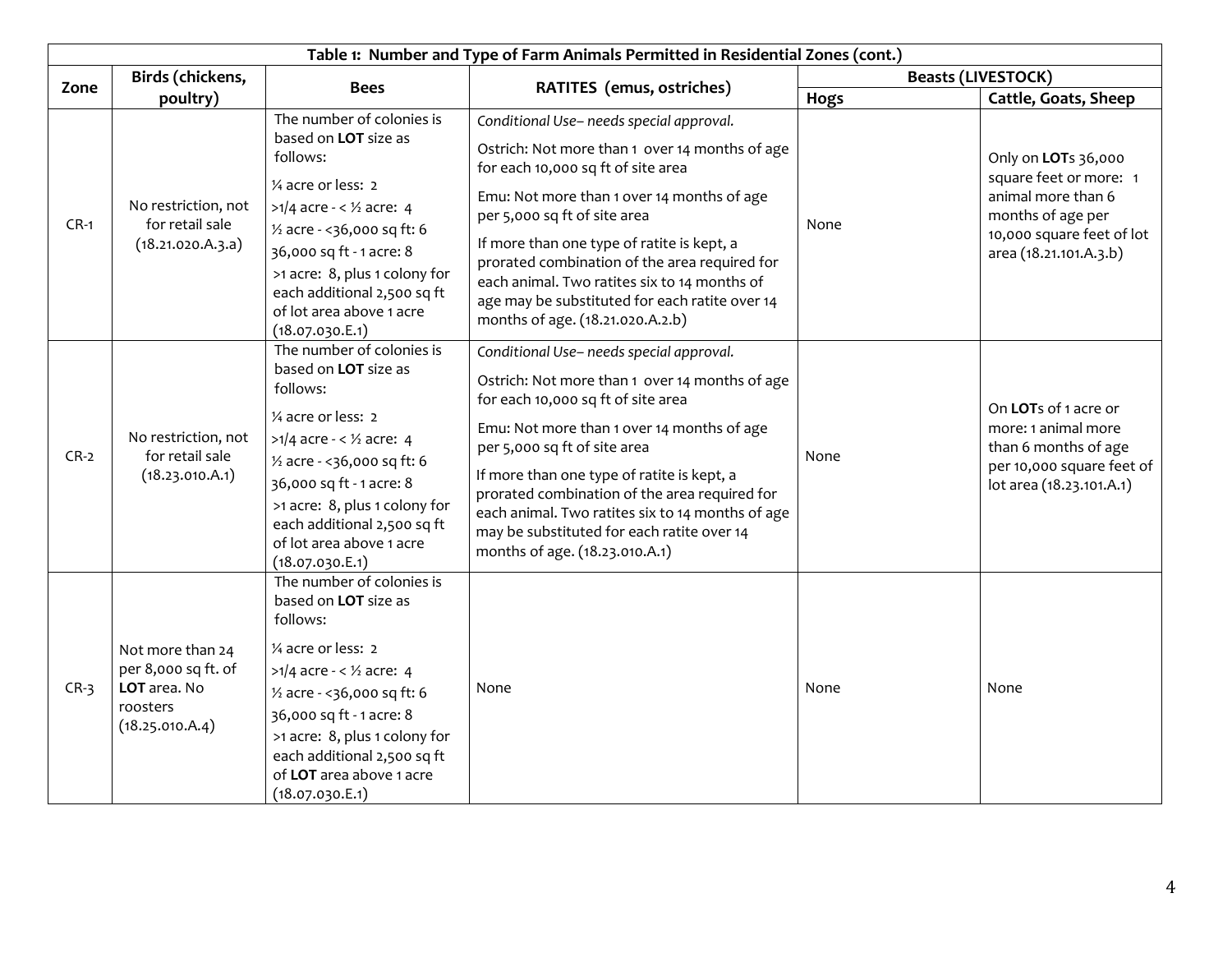## *What other rules apply to raising animals at my home?*

Even though your property may be in a zone that allows you to raise certain animals, there are other rules that address the facilities that are required for animals, including **ACCESSORY BUILDINGS** for housing them, setbacks of these buildings from **PROPERTY LINE**s and residential structures, and requirements for corrals and fending. In some cases, your property may not be large enough to comply with these rules. Table 2 shows the rules that apply to accessory buildings. Note that rules for **RATITES** are different from the rules for other animals.

| Table 2: Requirements for ACCESSORY BUILDINGS for Birds and Beasts |           |                          |                                                                 |                                                                                                                                                                                                                                                 |                                                                                                                                                                                                                     |
|--------------------------------------------------------------------|-----------|--------------------------|-----------------------------------------------------------------|-------------------------------------------------------------------------------------------------------------------------------------------------------------------------------------------------------------------------------------------------|---------------------------------------------------------------------------------------------------------------------------------------------------------------------------------------------------------------------|
| Zone                                                               | Reference | <b>Maximum</b><br>height | <b>Distance</b><br>from front<br><b>PROPERTY</b><br><b>LINE</b> | Distance from rear and<br>side PROPERTY LINEs                                                                                                                                                                                                   | <b>Maximum LOT Coverage</b>                                                                                                                                                                                         |
| IR.                                                                | 18.12.050 | 24 feet                  | 50 feet                                                         | 50 feet<br>Ratites: corrals and<br>shelter structures within<br>corrals: 50 ft from front<br><b>PROPERTY LINE and</b><br>property lines that abut<br>public maintained roads;<br>10 ft from side and rear<br>property lines<br>(18.12.020.A.25) | 1500 sq ft, or 70% of the area<br>of the largest main building<br>on the site, whichever is<br>larger                                                                                                               |
| <b>RH</b>                                                          | 18.13.050 | 24 feet                  | 50 feet                                                         | 50 feet<br>Ratites: corrals and<br>shelter structures within<br>corrals: 50 ft from front<br>PROPERTY LINE and<br>property lines that abut<br>public maintained roads;<br>10 ft from side and rear<br>property lines<br>(18.13.020.A.25)        | 1500 sq ft, or 70% of the area<br>of the largest main building<br>on the site, whichever is<br>larger.                                                                                                              |
| $GR-1$                                                             | 18.14.050 | 24 feet                  | 30 feet                                                         | 50 feet                                                                                                                                                                                                                                         | 1500 sq ft, or 70% of the area<br>of the largest main building<br>on the site, whichever is<br>larger<br>Ratite maximum lot<br>coverage by corrals and<br>shelter structures within<br>corrals: 30% (18.14.20.A.24) |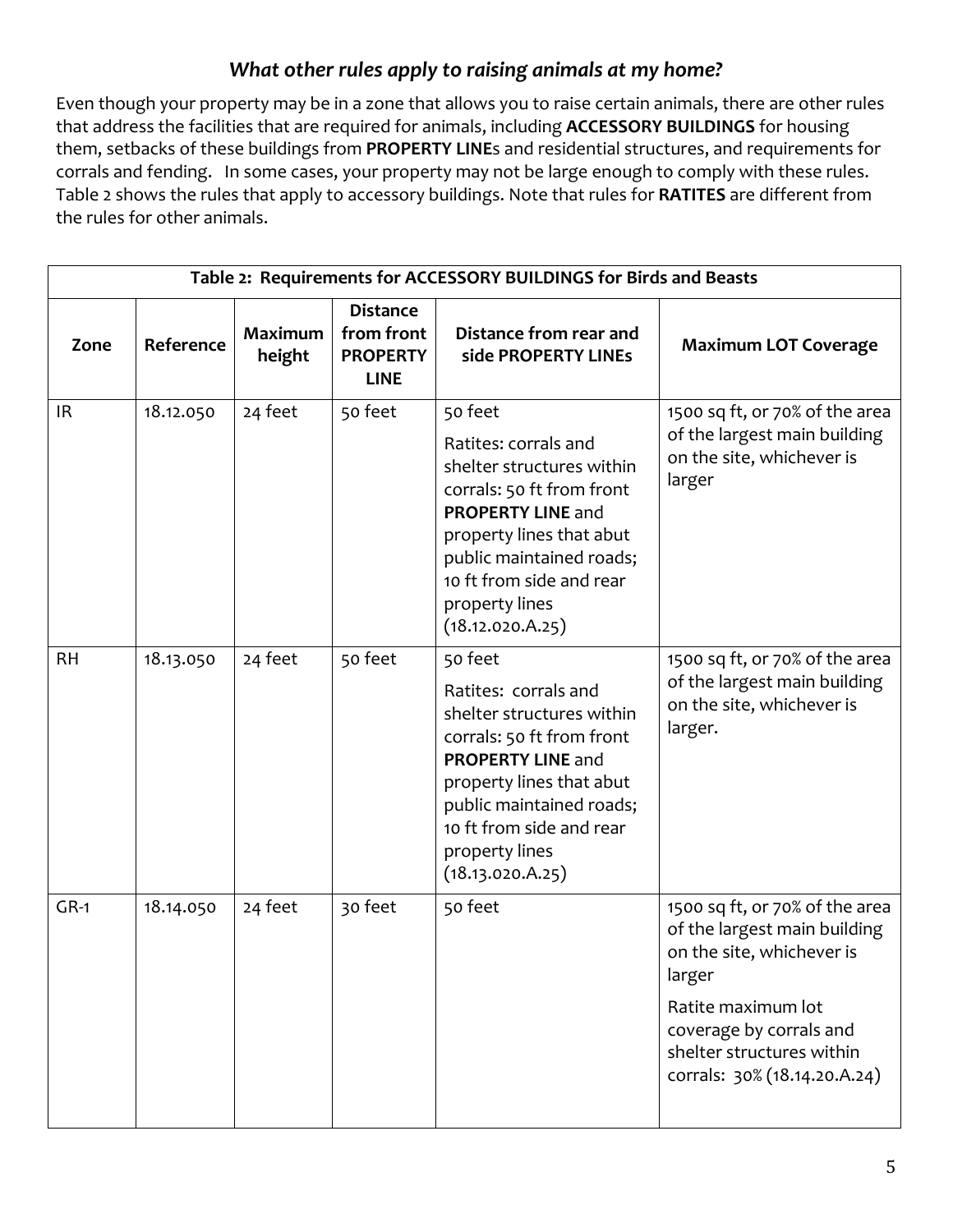| Table 2: Requirements for ACCESSORY BUILDINGS for Birds and Beasts |           |                          |                                                                 |                                                                                                                                  |                                                                                                                                                                                                                       |
|--------------------------------------------------------------------|-----------|--------------------------|-----------------------------------------------------------------|----------------------------------------------------------------------------------------------------------------------------------|-----------------------------------------------------------------------------------------------------------------------------------------------------------------------------------------------------------------------|
| Zone                                                               | Reference | <b>Maximum</b><br>height | <b>Distance</b><br>from front<br><b>PROPERTY</b><br><b>LINE</b> | Distance from rear and<br>side PROPERTY LINEs                                                                                    | <b>Maximum LOT Coverage</b>                                                                                                                                                                                           |
| $SR-1$                                                             | 18.17.050 | 24 feet                  | 100 feet                                                        | 100 feet                                                                                                                         | 1500 sq ft, or 70% of the area<br>of the largest main building<br>on the site, whichever is<br>larger                                                                                                                 |
| $SR-2$                                                             | 18.18.060 | 24 feet                  | 60 feet                                                         | 50 feet if abutting a rural,<br>residential or specific plan<br>zone;<br>40 feet if abutting a<br>business or industrial<br>zone | 1500 sq ft, or 70% of the area<br>of the largest main building<br>on the site, whichever is<br>larger                                                                                                                 |
| <b>SH</b>                                                          | 18.19.040 | 24 feet                  | 60 feet                                                         | 50 feet                                                                                                                          | 1500 sq ft, or 70% of the area<br>of the largest main building<br>on the site, whichever is<br>larger<br>Ratite maximum LOT<br>coverage by corrals and<br>shelter structures within<br>corrals: 30% (18.19.010.A.1.c) |
| $CR-1$                                                             | 18.21.040 | 24 feet                  | 60 feet                                                         | 50 feet                                                                                                                          | 1500 sq ft, or 70% of the area<br>of the largest main building<br>on the site, whichever is<br>larger                                                                                                                 |
| $CR-2$                                                             | 18.23.040 | 24 feet                  | 60 feet                                                         | 50 feet                                                                                                                          | 5% of the LOT area                                                                                                                                                                                                    |
| $CR-3$                                                             | 18.25.040 | 12 feet                  | 50 feet                                                         | 20 feet                                                                                                                          | 5% of the LOT area                                                                                                                                                                                                    |
| <b>TR</b>                                                          | 18.31.50  | 24 feet                  | 60 feet                                                         | 15 feet rear                                                                                                                     | 5% of the LOT area                                                                                                                                                                                                    |

The rules for fencing and corrals are shown in Table 3. The rules for **RATITES** are different from the rules for other types of animals.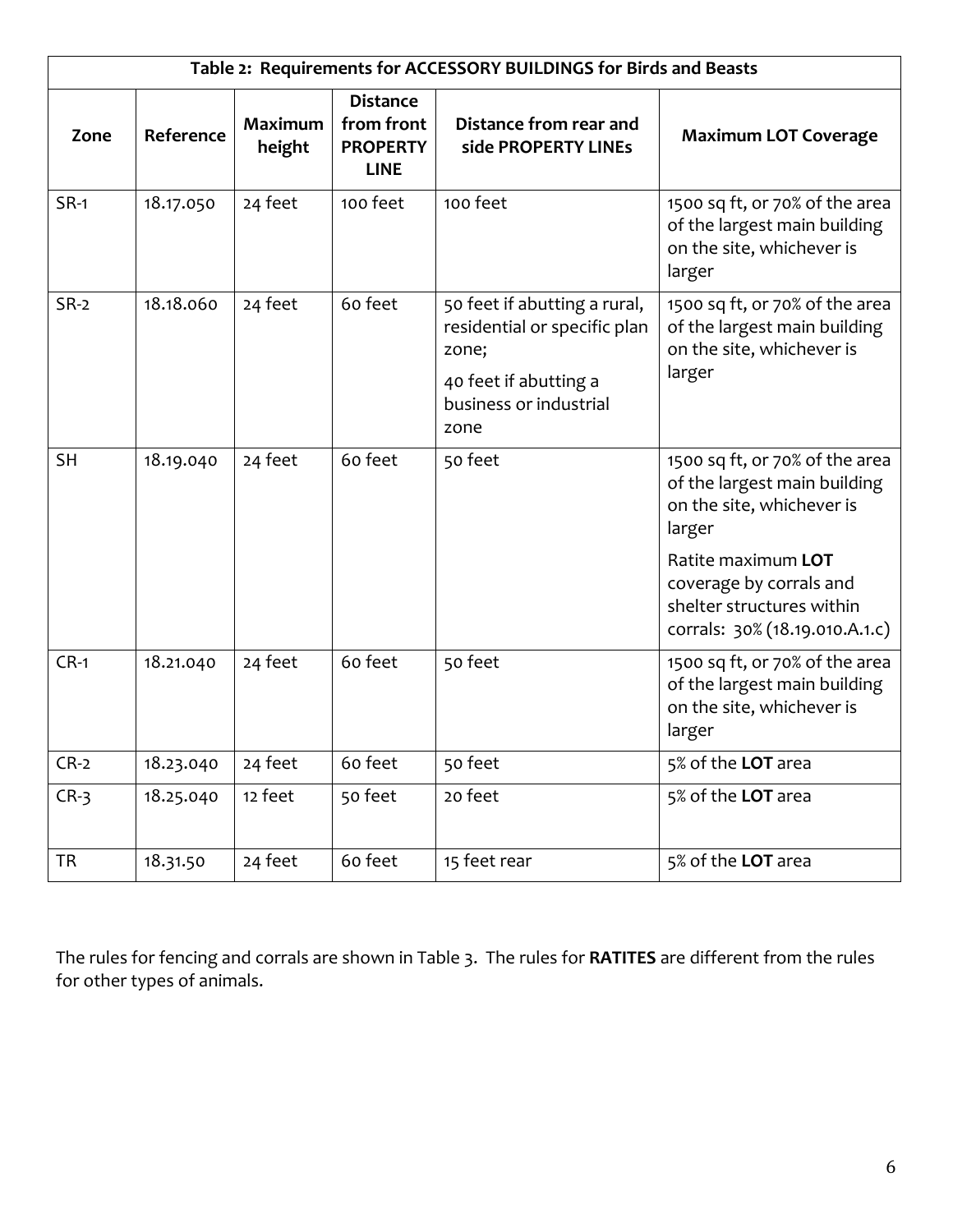|           | Table 3: Requirements for Fencing and Corrals                                                                                                                                                                                                                                                                                                                                                                    |                                                                                                                                                                                                                                                                                                                                                                                                                                                                                                                                                                                                                                               |  |  |
|-----------|------------------------------------------------------------------------------------------------------------------------------------------------------------------------------------------------------------------------------------------------------------------------------------------------------------------------------------------------------------------------------------------------------------------|-----------------------------------------------------------------------------------------------------------------------------------------------------------------------------------------------------------------------------------------------------------------------------------------------------------------------------------------------------------------------------------------------------------------------------------------------------------------------------------------------------------------------------------------------------------------------------------------------------------------------------------------------|--|--|
| Zone      | <b>Ratites</b>                                                                                                                                                                                                                                                                                                                                                                                                   | <b>Other beasts</b>                                                                                                                                                                                                                                                                                                                                                                                                                                                                                                                                                                                                                           |  |  |
| <b>IR</b> | Confined in a stock-tight corral that is at<br>a minimum 6 ft high, and placed at a<br>minimum of 50 feet from the front<br>PROPERTY LINE and abut public<br>maintained roads and 10 feet from side<br>and rear property lines (18.12.010.A.25).                                                                                                                                                                 | Stock-tight fencing and necessary cattle guards<br>along the boundaries of any property in which<br>livestock is pastured, herded, or cared for and<br>which abuts either a publicly maintained road or<br>the boundary of any zone other than IR. Does not<br>apply to open range as specified in state statute<br>(18.12.040.F).                                                                                                                                                                                                                                                                                                            |  |  |
| <b>RH</b> | Confined in a stock-tight corral that is at<br>a minimum 6 ft high, and placed at a<br>minimum of 50 feet from the front<br>PROPERTY LINE and abut public<br>maintained roads and 10 feet from side<br>and rear property lines (18.12.010.A.25).                                                                                                                                                                 | Corrals must be 50 feet from side and read<br>PROPERTY LINEs, or 10 feet if written consent Is<br>provided by the owner of the abutting property.<br>(18.13.050.C.2.c).                                                                                                                                                                                                                                                                                                                                                                                                                                                                       |  |  |
| $GR-1$    | Confined in a stock -tight corral that is a<br>minimum of 6 feet high. Minimum<br>setback from front property line and 10<br>feet from the side and rear PROPERTY<br>LINEs (18.14.020.A.24).                                                                                                                                                                                                                     | Corrals must be 50 feet fro the side and rear<br>PROPERTY LINEs, or 10 feet if written consent is<br>provided by the owner of the abutting property<br>$(18.13.-5- C/2 c).$                                                                                                                                                                                                                                                                                                                                                                                                                                                                   |  |  |
| <b>SR</b> | Maximum LOT coverage for corrals and<br>shelter structures within corrals is 35%.<br>Corrals must be confined within a stock-<br>tight fence that is at least 6 ft high or<br>other restraint of sufficient strength and<br>durability to prevent roaming at large.<br>Shelters and corrals must be 50 ft from<br>the front PROPERTY LINE and 10 ft from<br>the side and rear property lines<br>(18.17.020.A.8). | Cattle, sheep, goats, or other similar animals must<br>be confined in a stock-tight fence in an area of no<br>less than 400 sq ft per animals. Fenced areas must<br>be set back 10 feet from the rear where it abuts IR,<br>RH, GR-1, SR, SR-2, SH, CR-1, CR-2 or MU zones,<br>and 40 feet from the rear when it abuts any other<br>zone. Corrals must be 40 feet from the side<br>PROPERTY LINE, or 10 feet on the side property<br>line if the adjacent property owner submits a<br>written record of agreement. No corral may be<br>closer than 50 feet from any residence or living<br>quarters in an abutting property (18.17.50.C.3.a). |  |  |
| $SR-2$    | Confined in a stock-tight corral that is at<br>a minimum 6 ft high, and placed at a<br>minimum of 50 feet from the front<br>PROPERTY LINE and abut public<br>maintained roads and 10 feet from side<br>and rear PROPERTY LINEs<br>(18.18.020.B.2).                                                                                                                                                               | Cattle, sheep, goats, or other similar animals must<br>be confined in a stock-tight fence in an area of no<br>less than 400 sq ft per animals. Fenced areas must<br>be set back 10 feet from the rear where it abuts IR,<br>RH, GR-1, SR, SR-2, SH, CR-1, CR-2 or MU zones,<br>and 40 feet from the rear when it abuts any other<br>zone. Corrals must be 40 feet from the side<br>PROPERTY LINE, or 10 feet on the side property<br>line if the adjacent property owner submits a<br>written record of agreement. No corral may be<br>closer than 50 feet from any residence or living<br>quarters in an abutting property (18.18.60.C.3.c). |  |  |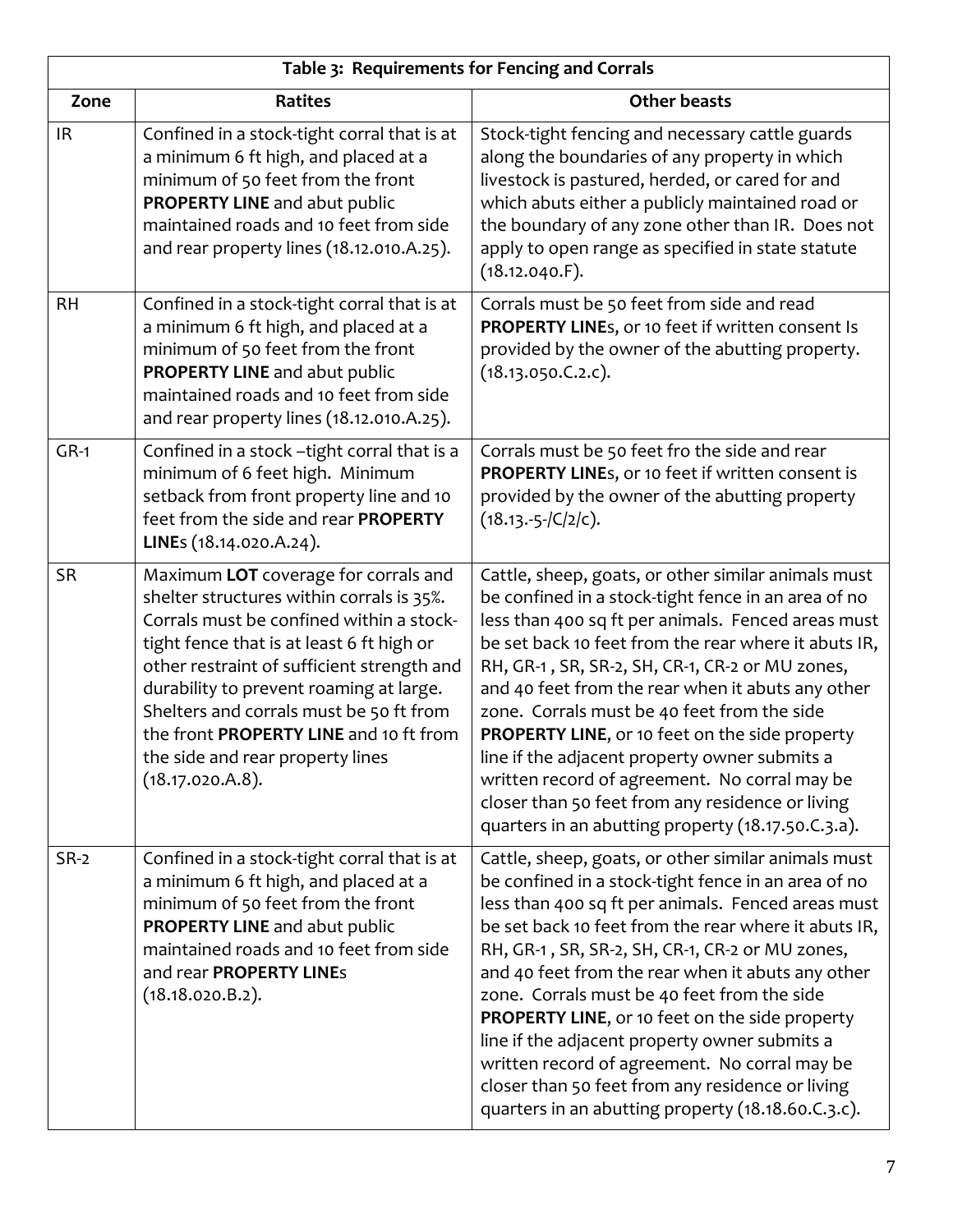| Table 3: Requirements for Fencing and Corrals |                                                                                                                                                                                                                                                                                                                                                                                                                                                                                                                       |                                                                                                                                                                                                                                                                                                                                                                                                                                                                                                                                                                                                                                           |  |  |  |
|-----------------------------------------------|-----------------------------------------------------------------------------------------------------------------------------------------------------------------------------------------------------------------------------------------------------------------------------------------------------------------------------------------------------------------------------------------------------------------------------------------------------------------------------------------------------------------------|-------------------------------------------------------------------------------------------------------------------------------------------------------------------------------------------------------------------------------------------------------------------------------------------------------------------------------------------------------------------------------------------------------------------------------------------------------------------------------------------------------------------------------------------------------------------------------------------------------------------------------------------|--|--|--|
| Zone                                          | <b>Ratites</b>                                                                                                                                                                                                                                                                                                                                                                                                                                                                                                        | <b>Other beasts</b>                                                                                                                                                                                                                                                                                                                                                                                                                                                                                                                                                                                                                       |  |  |  |
| <b>SH</b>                                     | Maximum LOT coverage for corrals and<br>shelter structures within corrals is 30%.<br>Corrals must be confined within a stock-<br>tight fence that is at least 6 ft high, or<br>other restrain that is sufficient in<br>strength and durability to prevent<br>roaming at large. Shelters and corrals<br>must be 30 ft from the front PROPERTY<br>LINE and 10 ft from the side and rear<br>property No corral ay be closer than 30<br>ft to any residence or living quarters on<br>an abutting property (18.19.010.A.1) | Cattle, sheep, goats, or other similar animals must<br>be confined in a stock-tight fence in an area of no<br>less than 400 sq ft per animals. Fenced areas must<br>be set back 10 feet from the rear where it abuts IR,<br>RH, GR-1, SR, SR-2, SH, CR-1, CR-2 or MU zones,<br>and 40 feet from the rear when it abuts any other<br>zone. Corrals must be 40 feet from the side<br>PROPERTY LINE, or 10 ft on the side property line<br>if the adjacent property owner submits a written<br>record of agreement. No corral may be closer<br>than 50 ft from any residence or living quarters in<br>an abutting property (18.19.40.C.2.c). |  |  |  |
| $CR-1$                                        | Minimum setbacks for ratite corrals<br>and shelter structures within corrals:                                                                                                                                                                                                                                                                                                                                                                                                                                         | Animals must be confined in a stock-tight fence in<br>an area of no less than 400 sq ft per animal.                                                                                                                                                                                                                                                                                                                                                                                                                                                                                                                                       |  |  |  |
|                                               | 30 ft from the front PROPERTY LINE and<br>ten feet from side and rear property lines;<br>but in no event shall a corral or shelter                                                                                                                                                                                                                                                                                                                                                                                    | Fenced in areas should be set back 10 feet from<br>the rear, and 40 feet from the side PROPERTY<br>LINE with it abuts IR, RH, GR-1, SR, SR-2, SH, CR-1,<br>CR-2 or MU.                                                                                                                                                                                                                                                                                                                                                                                                                                                                    |  |  |  |
|                                               | within a corral be closer than 30 ft to any<br>residence or living quarters on an abutting<br>property (18.21.020.A.2.d).                                                                                                                                                                                                                                                                                                                                                                                             | Fenced in areas must be set back 40 feet from the<br>rear and side PROPERTY LINEs where it abuts all<br>other zones. Side yard setbacks of 10 feet are<br>permitted when the adjacent property owners<br>have a written recorded agreement to this effect.<br>(18.21.040.C.2.c)                                                                                                                                                                                                                                                                                                                                                           |  |  |  |
| $CR-2$                                        | None permitted                                                                                                                                                                                                                                                                                                                                                                                                                                                                                                        | None permitted                                                                                                                                                                                                                                                                                                                                                                                                                                                                                                                                                                                                                            |  |  |  |
| $CR-3$                                        | None permitted                                                                                                                                                                                                                                                                                                                                                                                                                                                                                                        | None permitted                                                                                                                                                                                                                                                                                                                                                                                                                                                                                                                                                                                                                            |  |  |  |
| <b>TR</b>                                     | None permitted                                                                                                                                                                                                                                                                                                                                                                                                                                                                                                        | None permitted                                                                                                                                                                                                                                                                                                                                                                                                                                                                                                                                                                                                                            |  |  |  |

#### **Bees**

If you plan to raise bees, the State of Arizona requires that you must notify and get permission from any landowner or lessee who is engaged in commercial agriculture if your bees will forage on their property. The notice shall include the beekeeper's address and telephone number, the location of the hives within a quarter section and the exact dates that the bees will be in the area. After receiving the notice the person who engages in commercial agriculture must inform the beekeeper, before application, when a bee sensitive pesticide will be applied to the area in which the bees are foraging. (ARS 3-367.02).

Pima County zoning rules that apply to bees are set forth in 18.07.030.E and include: